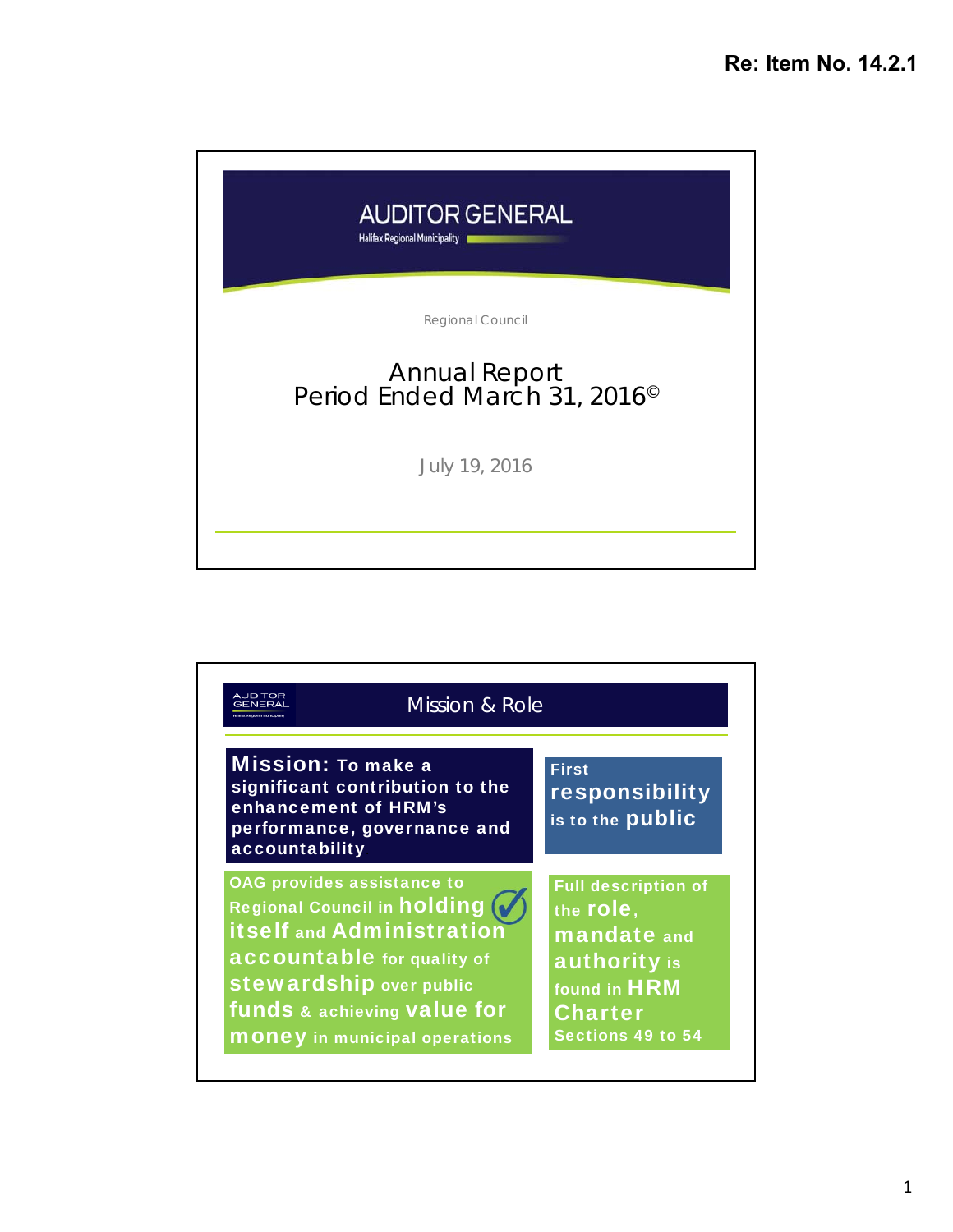

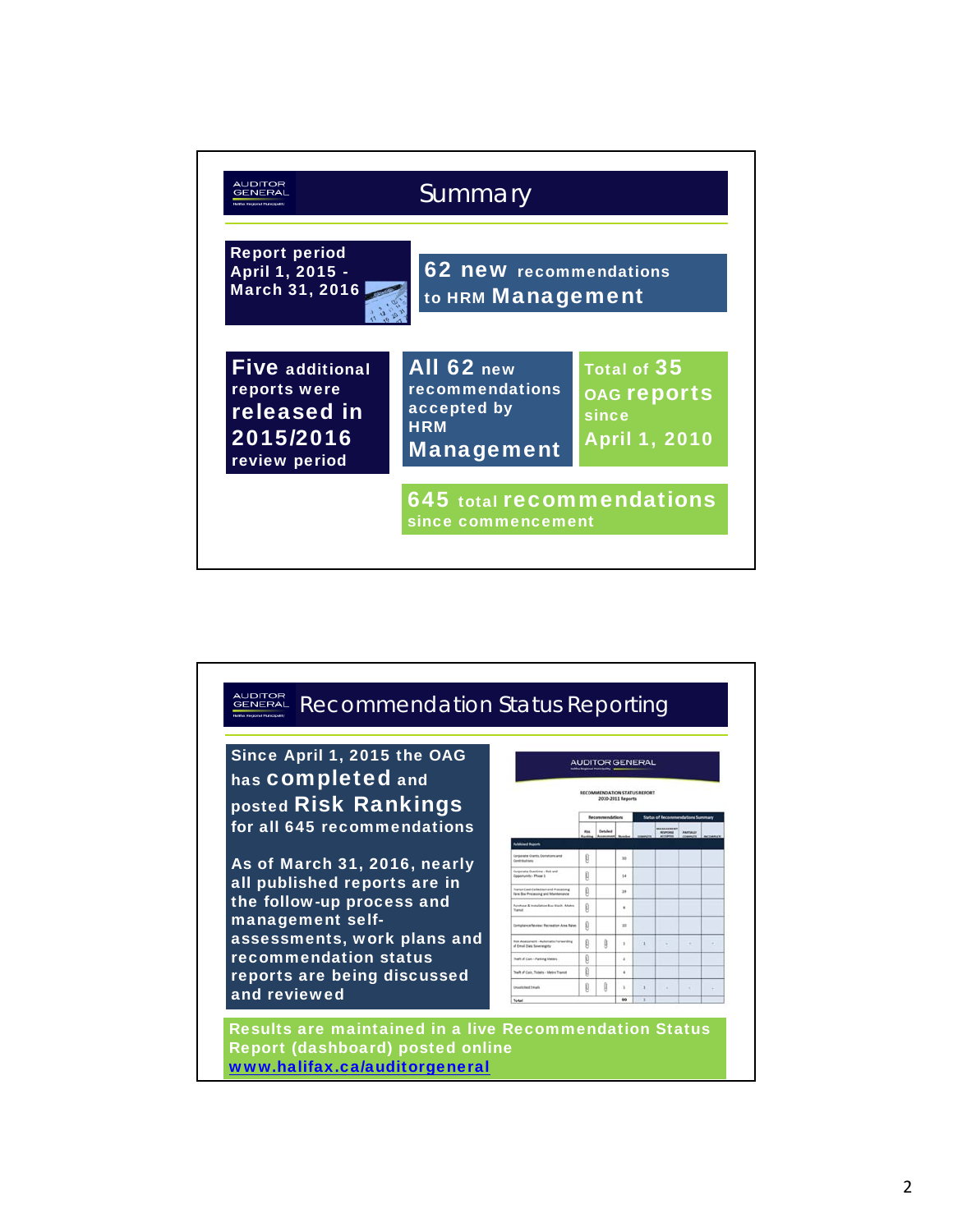## Professional Standards

| <b>Active</b>       | projects                          |
|---------------------|-----------------------------------|
| <b>Professional</b> | <b>Training and development</b>   |
| <b>Standards</b>    | of new OAG staff members          |
| <b>Focus on</b>     | <b>Considerable time spent on</b> |
| continuous          | development of and                |
| <b>improvement</b>  | updating reference                |
| and                 | material, procedures manual,      |
| adherence to        | project <b>guidelines</b> and     |
| professional        | procedures for <b>Value</b> for   |
| <b>standards</b>    | <b>money and Compliance</b>       |

committee

AUDITOR<br>GENERAL

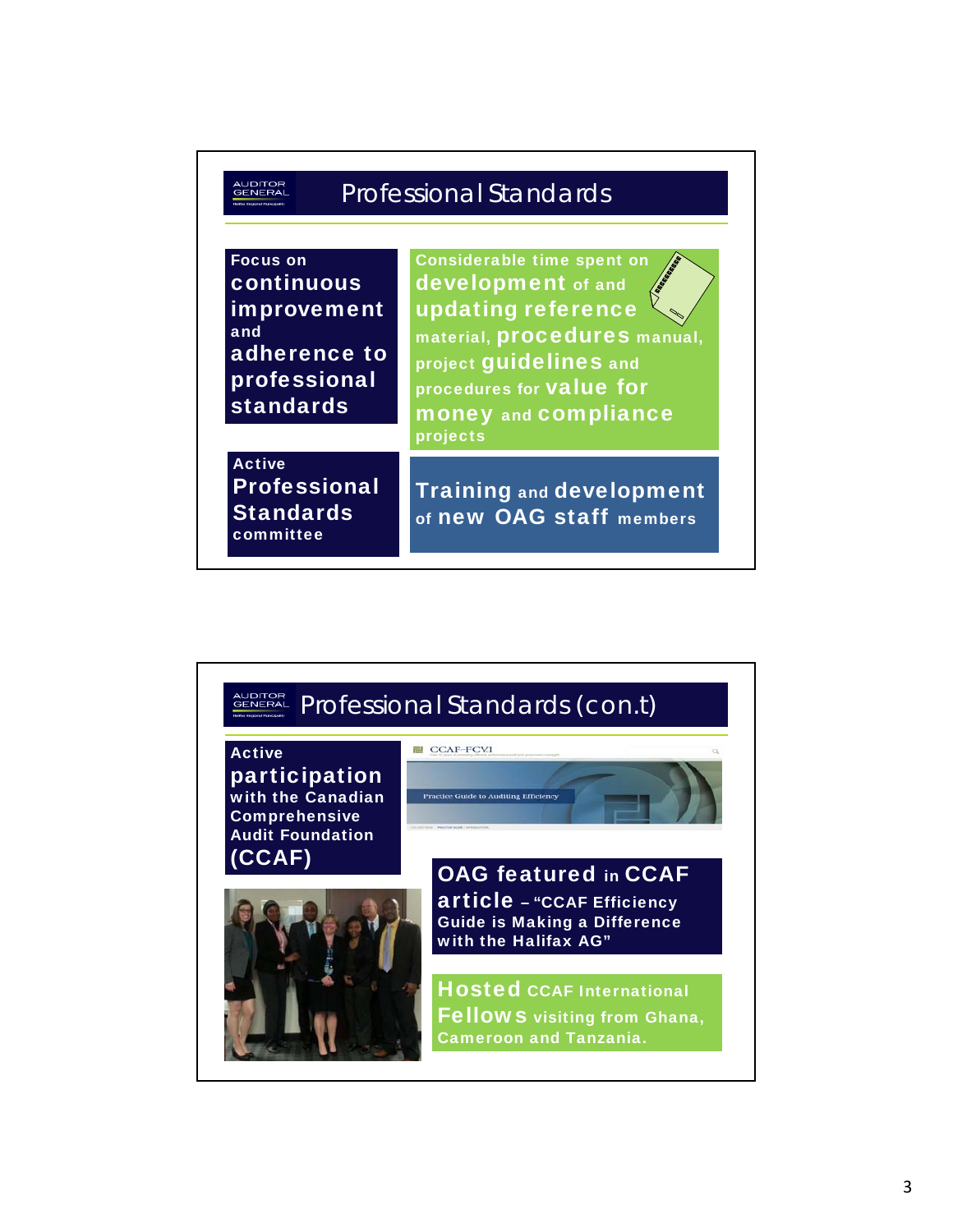

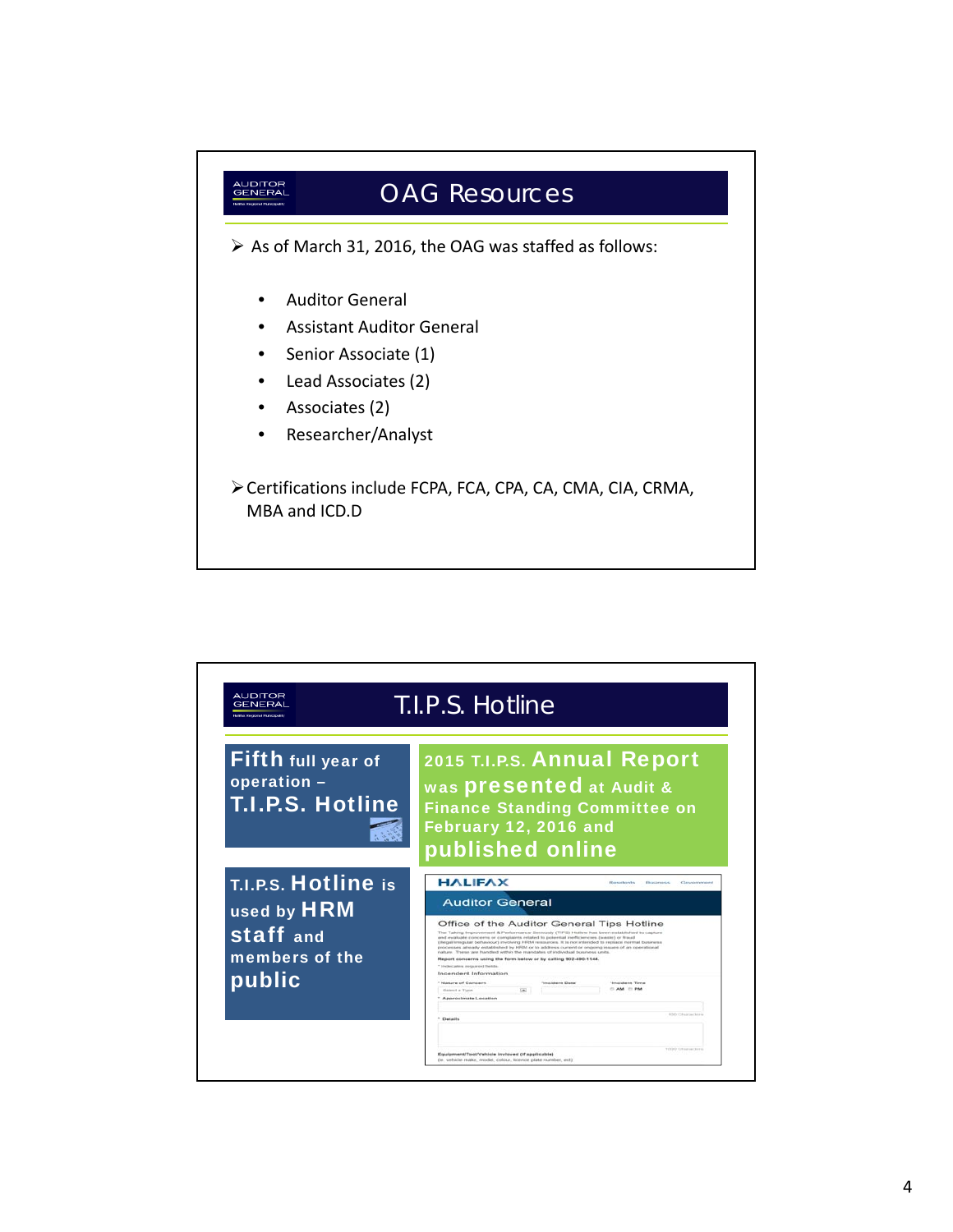## Summary of Projects

AUDITOR<br>GENERAL

Completed for the period of April 1, 2015 to March 31, 2016

| <b>Project Summary</b><br>GENERA<br><b>Maritime: Warrelower Little automobile</b><br>Table 1 - Summary of Projects Completed for the period April 1, 2015 to March 31, 2016 |                  |                                                                                                                                                                                                                                                                                                                              |                        |  |  |
|-----------------------------------------------------------------------------------------------------------------------------------------------------------------------------|------------------|------------------------------------------------------------------------------------------------------------------------------------------------------------------------------------------------------------------------------------------------------------------------------------------------------------------------------|------------------------|--|--|
| <b>Report Title</b>                                                                                                                                                         | Date             | <b>Synopsis of Objectives</b>                                                                                                                                                                                                                                                                                                | <b>Recommendations</b> |  |  |
| A Performance Review<br>of Risk Management:<br>Fuel Spill at Halifax<br>Transit <sup>©</sup>                                                                                | March 2015       | To identify the internal controls in place to<br>manage fuel inventory at Halifax Transit and<br>areas where improvement is needed. To<br>determine compliance with petroleum<br>management legislation. To understand how<br>the environmental risks associated with<br>petroleum at Halifax Transit were being<br>managed. | 8                      |  |  |
| Compliance Review of<br>Expenses: Mayor,<br>Councillors, Senior<br>Management and Staff,<br>2013/14 <sup>©</sup>                                                            | April 2015       | The main objective of this project was<br>compliance in nature. The focus was to<br>verify adherence to the Employment<br>Expense Reimbursement Policy and the<br>Purchasing Card Policy in place at the time of<br>the expenditure.                                                                                         | 7                      |  |  |
| Performance Review of<br>Halifax Regional<br>Municipality's Building<br>Standards-<br>Permits and<br>Inspections <sup>®</sup>                                               | <b>July 2015</b> | This review was to identify opportunities to<br>improve operational efficiency and<br>effectiveness of permit and inspection<br>services provided through HRM's Building<br>Standards Division.                                                                                                                              | 15                     |  |  |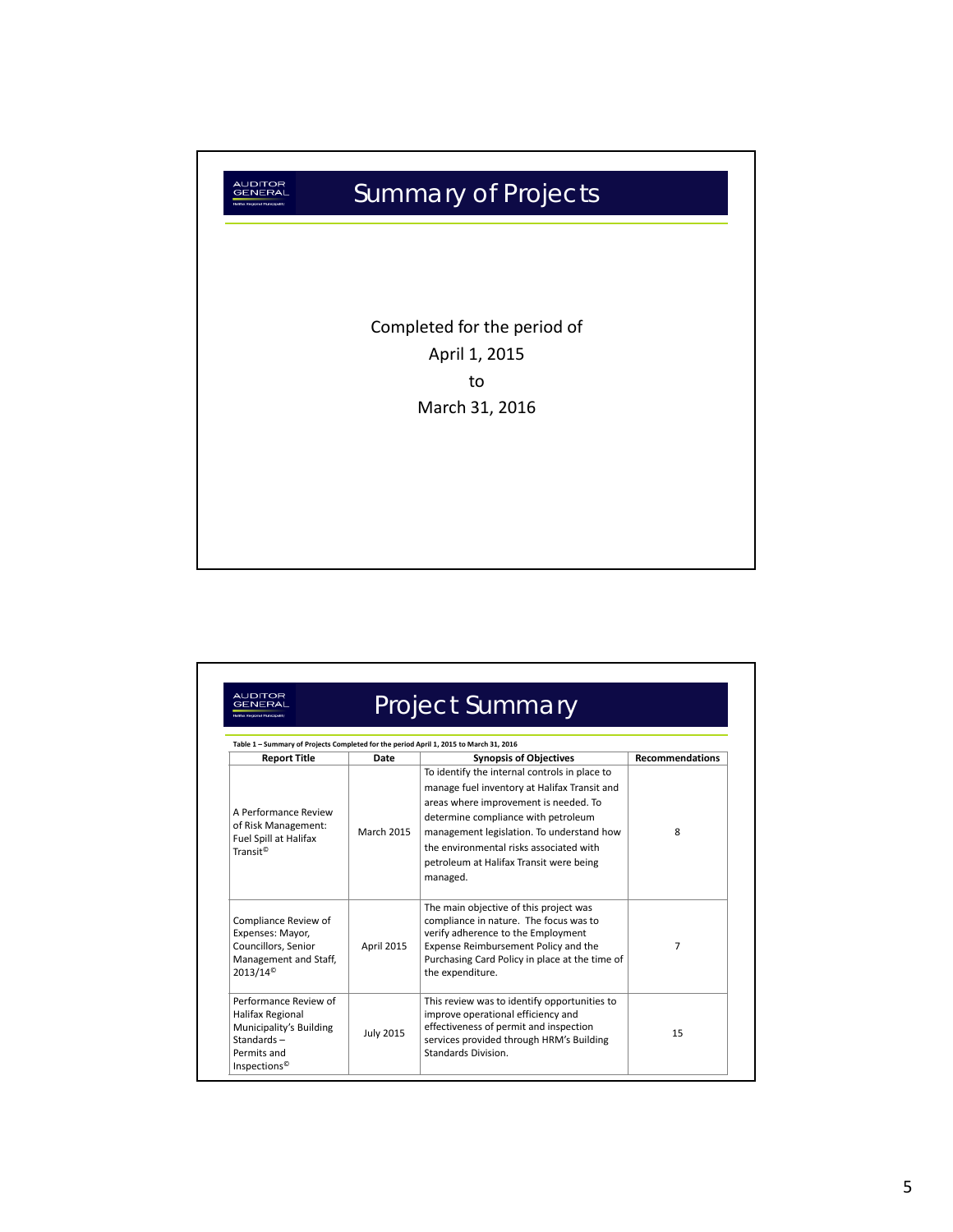| <b>Project Summary</b>                                                                                              |                  |                                                                                                                                                                                                                                                                                                                  |                            |  |  |
|---------------------------------------------------------------------------------------------------------------------|------------------|------------------------------------------------------------------------------------------------------------------------------------------------------------------------------------------------------------------------------------------------------------------------------------------------------------------|----------------------------|--|--|
| <b>Report Title</b>                                                                                                 | Date             | <b>Synopsis of Objectives</b>                                                                                                                                                                                                                                                                                    | <b>Recommendation</b><br>s |  |  |
| Follow-Up Review of<br>Halifax Regional<br>Municipality<br>Overtime <sup>©</sup>                                    | November<br>2015 | To provide assurance as to the<br>completion of the recommendations of<br>the 2010 report 'Corporate Overtime -<br>Risk and Opportunity - Phase I'. In<br>addition, to review trends in overtime<br>data and to provide follow-up<br>commentary around the current use of<br>overtime across HRM business units. | 3 new<br>(9 reissued)      |  |  |
| A Performance<br>Review of the<br>Management of<br>Halifax Regional<br>Municipality's<br>Reserve Funds <sup>©</sup> | November<br>2015 | To verify whether procedures and<br>controls around the management of<br>reserve funds ensures an effective use<br>and demonstrates good stewardship of<br>funds.                                                                                                                                                | 29                         |  |  |
|                                                                                                                     |                  | Total                                                                                                                                                                                                                                                                                                            | 62                         |  |  |

| <b>AUDITOR</b><br>GENER<br><b>Max Rendered Manufacture</b>                                                                                         | Conclusion                                                                                                                                                          |  |  |  |
|----------------------------------------------------------------------------------------------------------------------------------------------------|---------------------------------------------------------------------------------------------------------------------------------------------------------------------|--|--|--|
| See - Reflections on the Past Seven Years on page 6 for<br>full commentary<br>I would like to extend my personal thanks to                         |                                                                                                                                                                     |  |  |  |
| <b>Mayor Savage</b><br>and members of the<br><b>Regional</b><br><b>Council as well</b><br>as members of the<br>previous Regional<br><b>Council</b> | <b>CAO's, DCAO's, Directors</b><br>and all HRM Staff                                                                                                                |  |  |  |
|                                                                                                                                                    | <b>Special thank you to Councillor</b><br><b>Gloria McCluskey for bringing</b><br>forward and <b>Championing</b><br>the OAG                                         |  |  |  |
| <b>Chairs &amp; Vice-</b><br><b>Chairs of the</b><br><b>Audit &amp; Finance</b><br><b>Standing Committee</b>                                       | To all who have worked at the<br>OAG over the previous 6 years<br>and to Andrea, Cindy, David M,<br>David R, Jordie, Madelaine and<br>Sara for a job very well done |  |  |  |